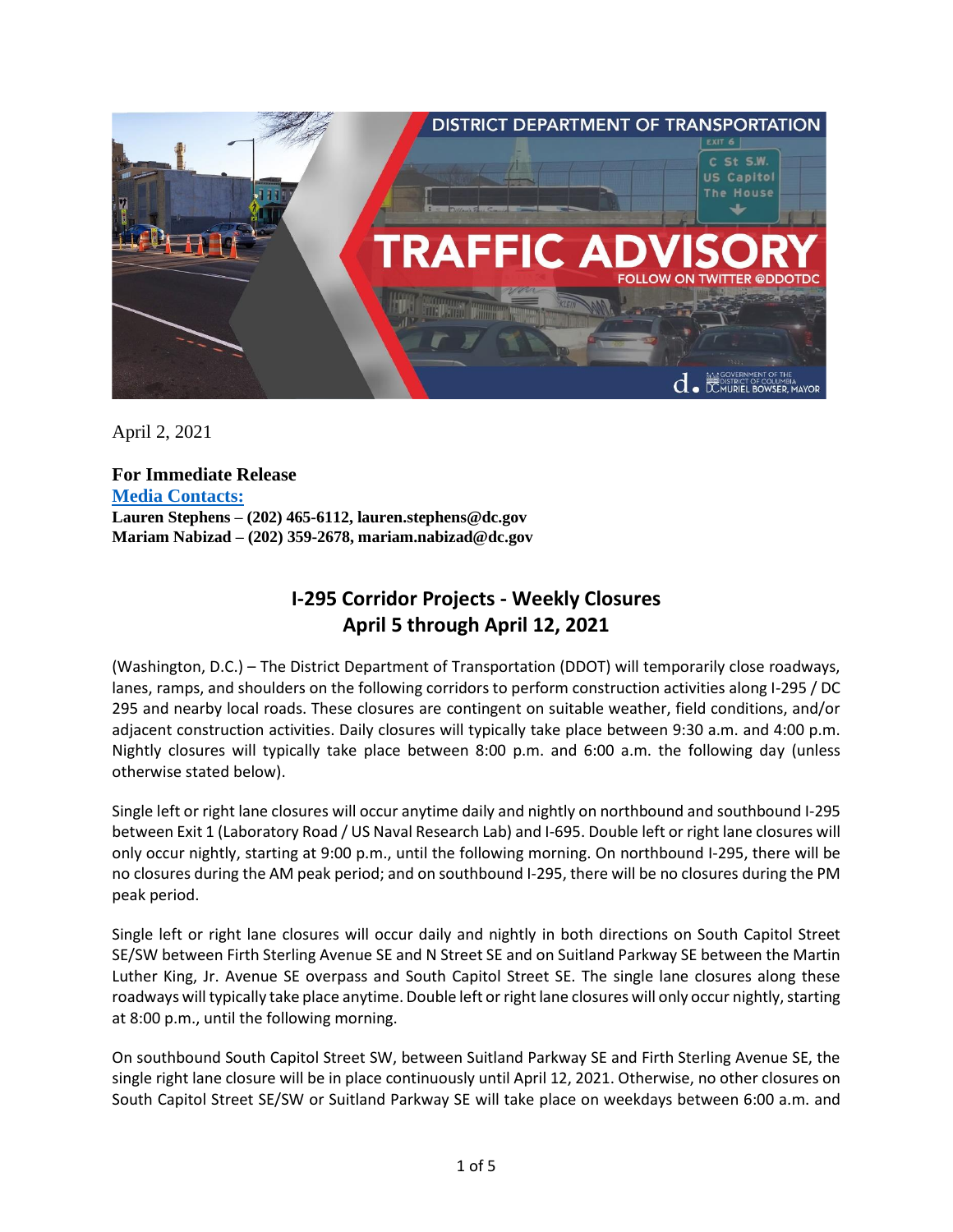9:30 a.m.

A full closure of Anacostia Drive SE between Good Hope Road SE and South Capitol Street SE will be in place from April 10 to May 24, 2021. The Anacostia Drive multi-use trail will remain open to nonmotorized traffic. A marked detour will be in place during this closure.

Daily and nightly single lane closures will also occur anytime on Firth Sterling Avenue SE, Potomac Avenue SE/SW, Half Street SW, Howard Road SE, Barry Road SE, St. Elizabeths Avenue SE, Malcolm X Avenue SE, and South Capitol Street SE/SW.

The following full ramp closures will also occur daily and nightly.

- Exit 3B from I-295 Northbound (South Capitol Street / Nationals Park / Downtown) *Closed permanently on Monday, April 5, 2021.*
- Exit 4 from I-295 Northbound (South Capitol Street / Suitland Parkway) *April 5, 10, and 11 only.*
- Exit 4 from I-295 Southbound (South Capitol Street / Suitland Parkway)
- I-295 Northbound On-ramp from northbound Firth Sterling Avenue SE
- Ramp from MLK Jr. Avenue to I-295 Northbound (continuously)

Weeknight full closures will occur on Howard Road SE between the WMATA Parking garage and Firth Sterling Avenue SE. The nightly full closure of Howard Road SE will continue during the weekend starting at 8:00 p.m. Friday night, April 9 and ending by 5:00 a.m. Monday morning, April 12, 2021. A marked detour will be in place during these closures.

# $\sum_{n=1}^{\infty}$ Local Traffic to Detour to **Exit 5C to access West Howard Road** Detour to South Capitol St. SE and West Howard **Road SE** I-295 SB to Exit 4 **Detour to East Howard Road SE via Firth Sterling** Ave, SE

### Weeknight and Weekend Howard Road SE Closure & Detour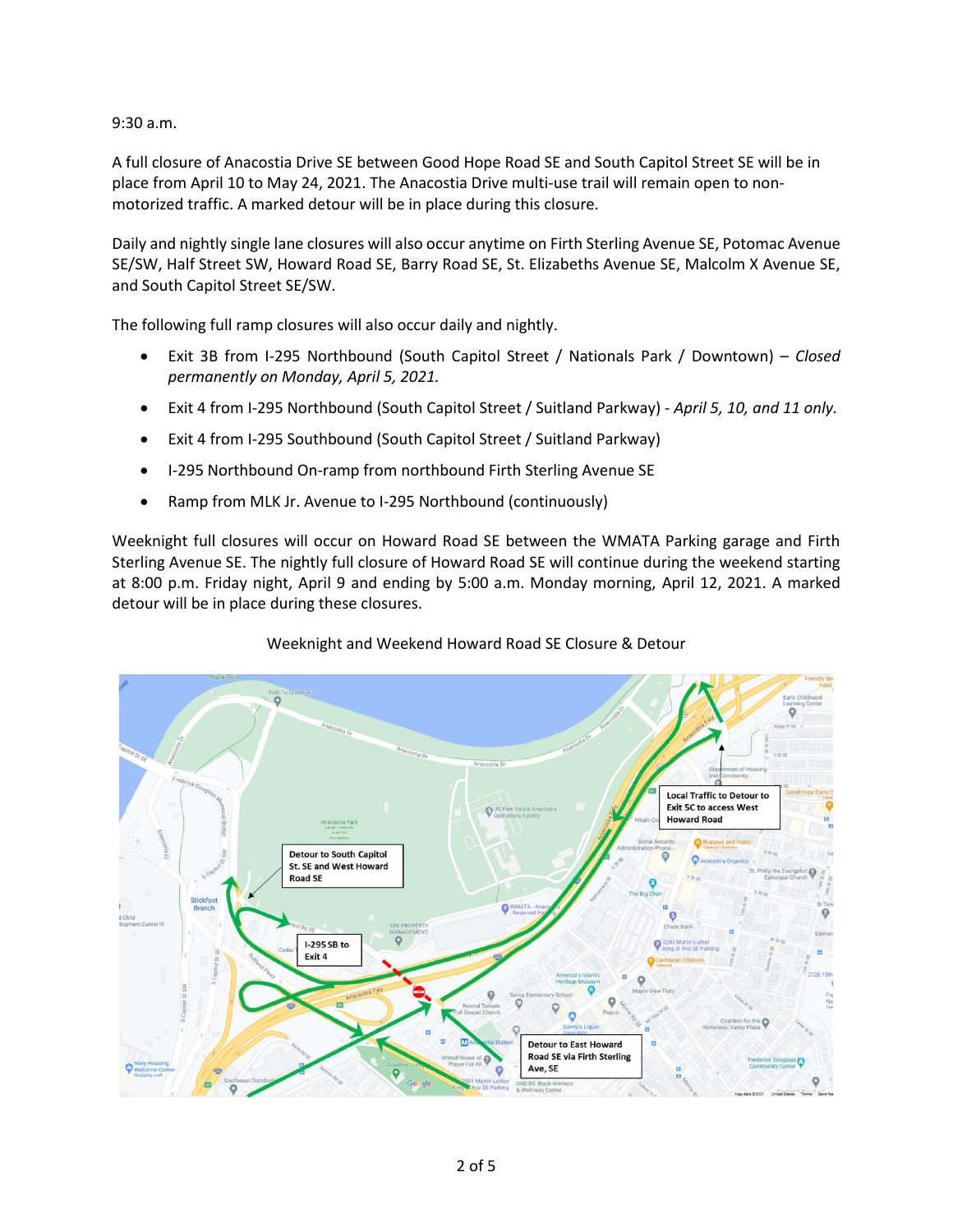Firth Sterling Avenue SE between South Capitol Street SE and St. Elizabeths Avenue SE will be closed nightly between Monday, April 5 and Friday, April 9, 2021. During the weekend, this segment of the roadway will also be closed from 8:00 p.m. on Friday, April 9 to 5:00 a.m. on Monday morning, April 12, 2021 as shown in the graphic. A marked detour will be in place during these closures.



#### Firth Sterling Avenue SE Closure & Detour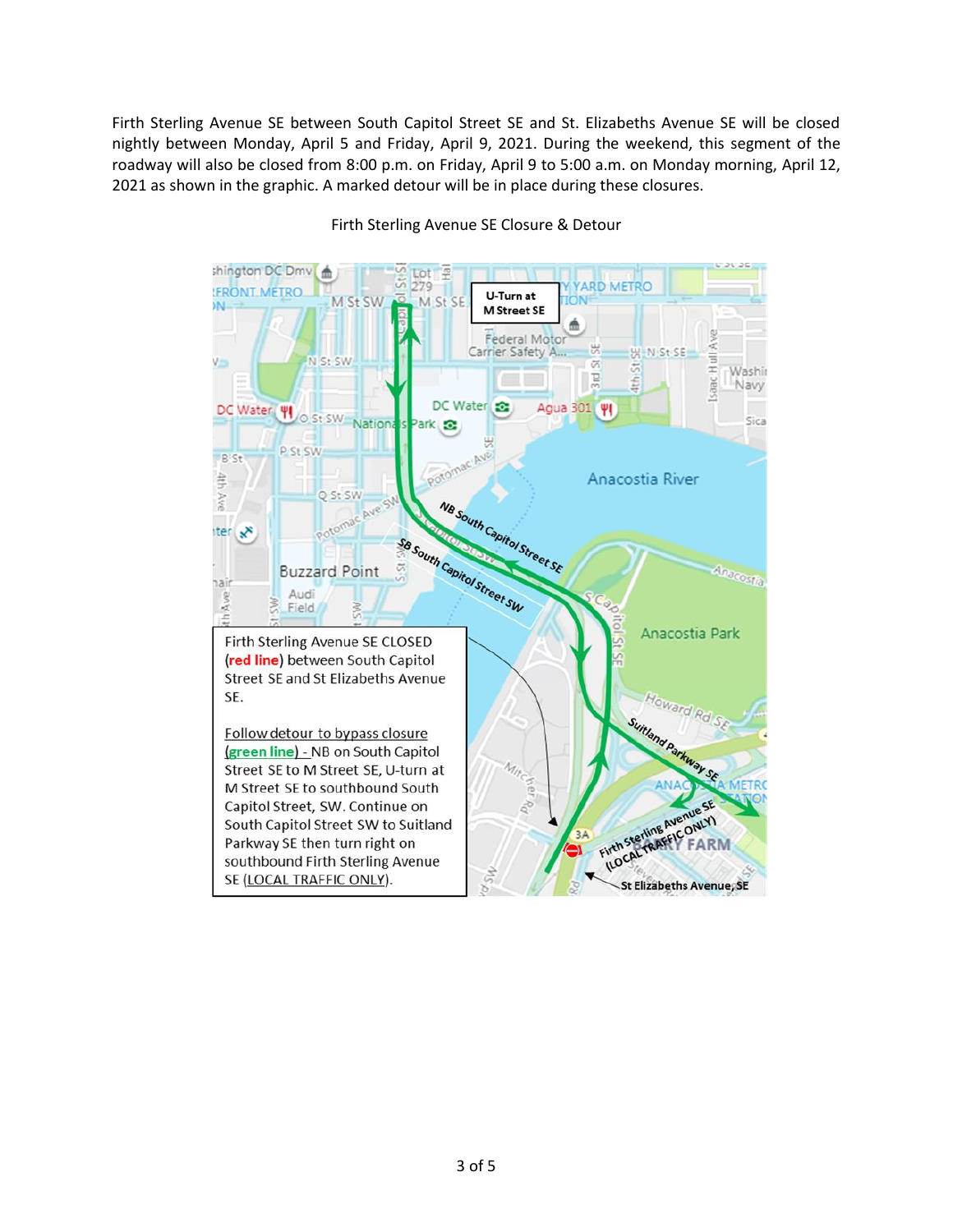Northbound South Capitol Street SE between Potomac Avenue SE and P Street SE will be closed on both Saturday, April 11 and Sunday, April 12 from 5:00 a.m. to 8:00 p.m. as shown in the graphic. A marked detour will be in place during this closure.



NB South Capitol Street SE Closure & Detour at Potomac Avenue SE